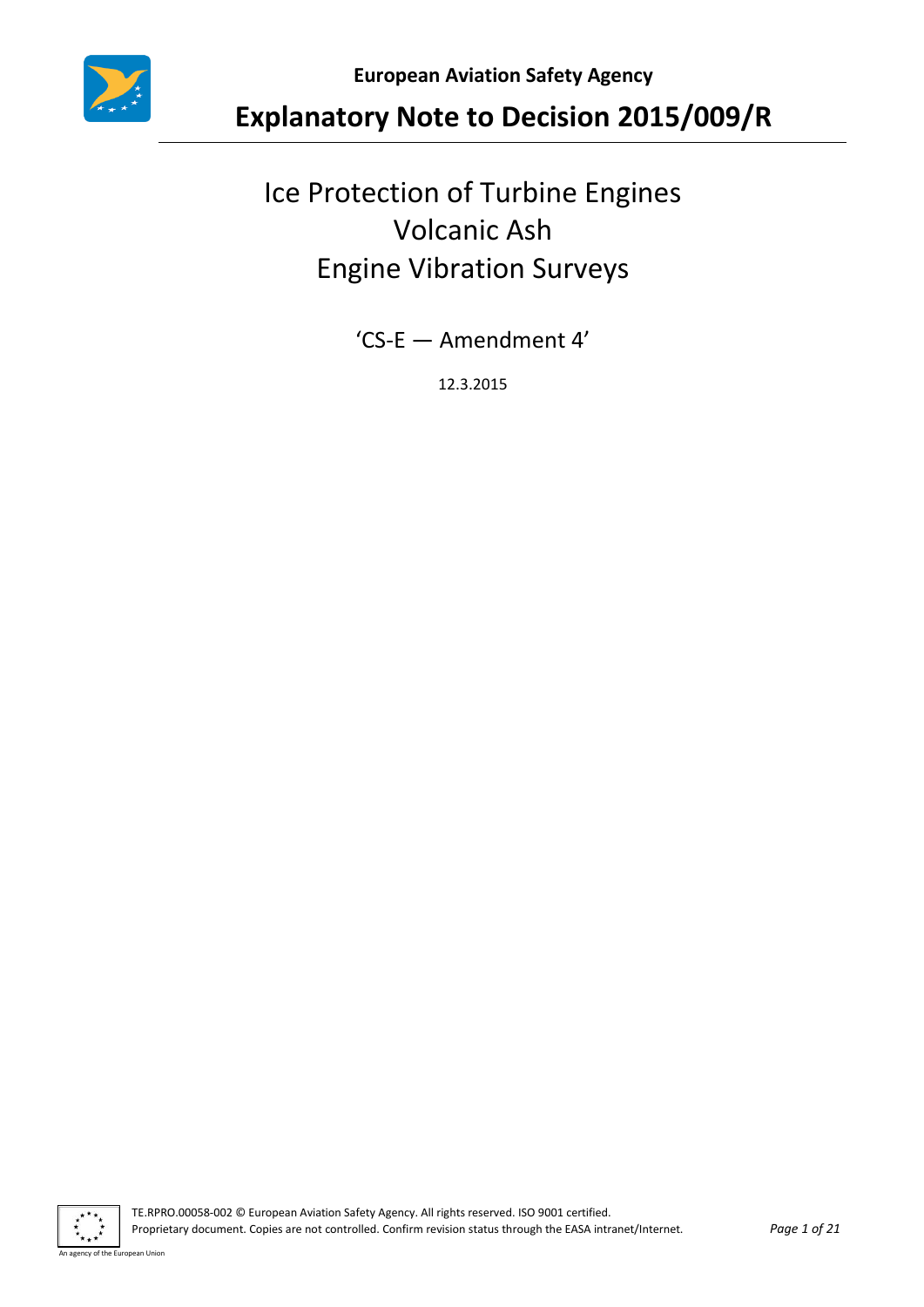### **Table of contents**

|    | 1.1. |                |    |  |
|----|------|----------------|----|--|
|    | 1.2. |                |    |  |
|    |      |                |    |  |
|    | 2.1. |                |    |  |
|    | 2.2. |                |    |  |
|    | 2.3. |                |    |  |
|    | 2.4. |                |    |  |
|    | 2.5. |                |    |  |
|    |      |                |    |  |
|    | 3.1. |                |    |  |
|    | 3.2. |                |    |  |
|    | 3.3. |                |    |  |
|    |      |                |    |  |
|    |      |                |    |  |
|    | 4.1. |                |    |  |
|    | 4.2. |                |    |  |
|    |      |                |    |  |
|    | 5.1. |                |    |  |
|    | 5.2. |                |    |  |
|    | 5.3. |                |    |  |
|    | 5.4. |                |    |  |
|    | 5.5. |                |    |  |
|    |      | 6. References. | 14 |  |
|    | 6.1. |                |    |  |
|    | 6.2. |                |    |  |
|    | 6.3. |                |    |  |
|    |      |                |    |  |
| 7. |      |                |    |  |
|    | 7.1. |                |    |  |
|    | 7.2. |                |    |  |
|    |      |                |    |  |
|    | 8.1. |                |    |  |
|    | 8.2. |                |    |  |



TE.RPRO.00058-002 © European Aviation Safety Agency. All rights reserved. ISO 9001 certified.

Proprietary document. Copies are not controlled. Confirm revision status through the EASA intranet/Internet.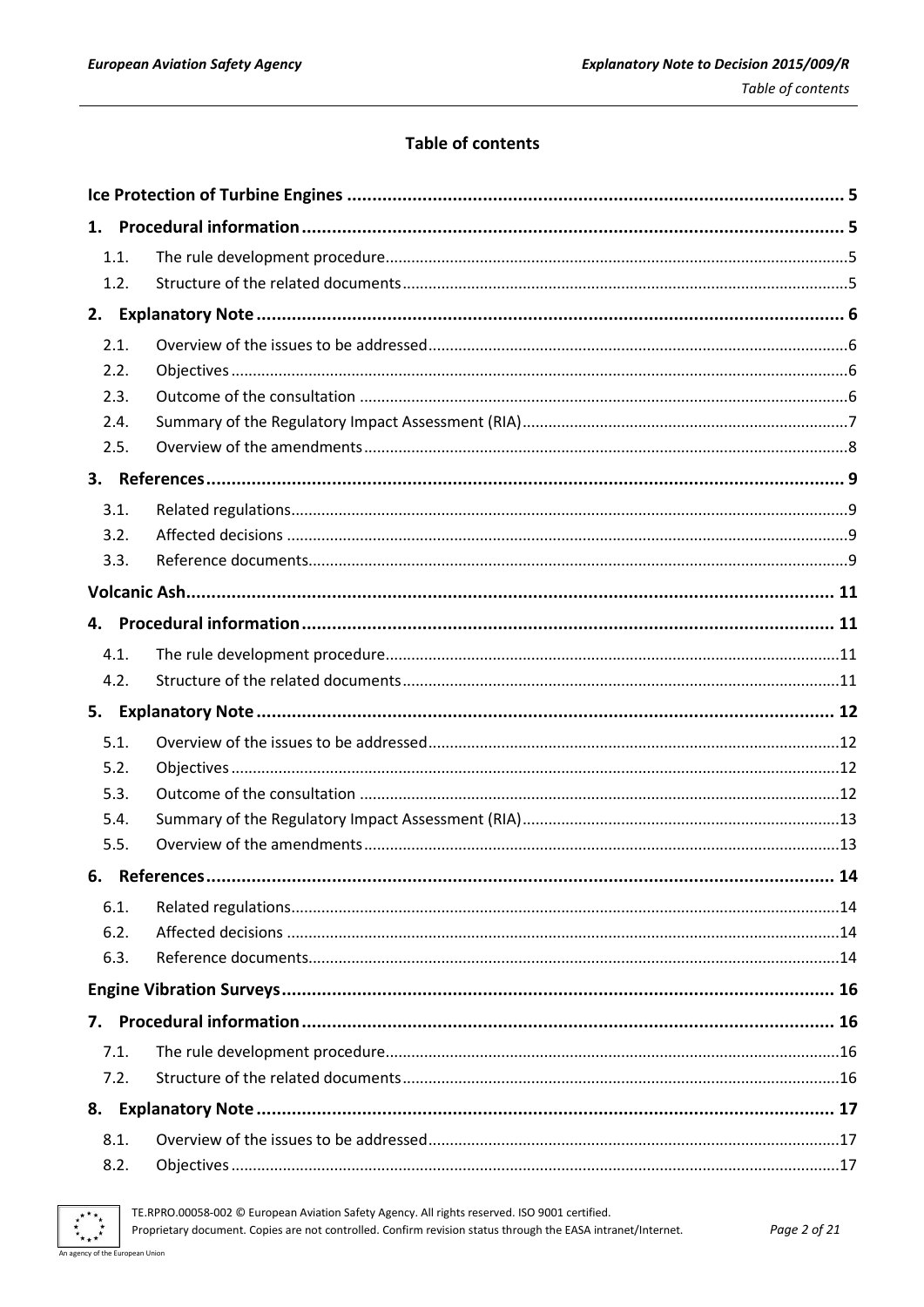| 8.4. |  |  |  |  |
|------|--|--|--|--|
|      |  |  |  |  |
|      |  |  |  |  |
|      |  |  |  |  |
|      |  |  |  |  |
|      |  |  |  |  |
|      |  |  |  |  |
|      |  |  |  |  |

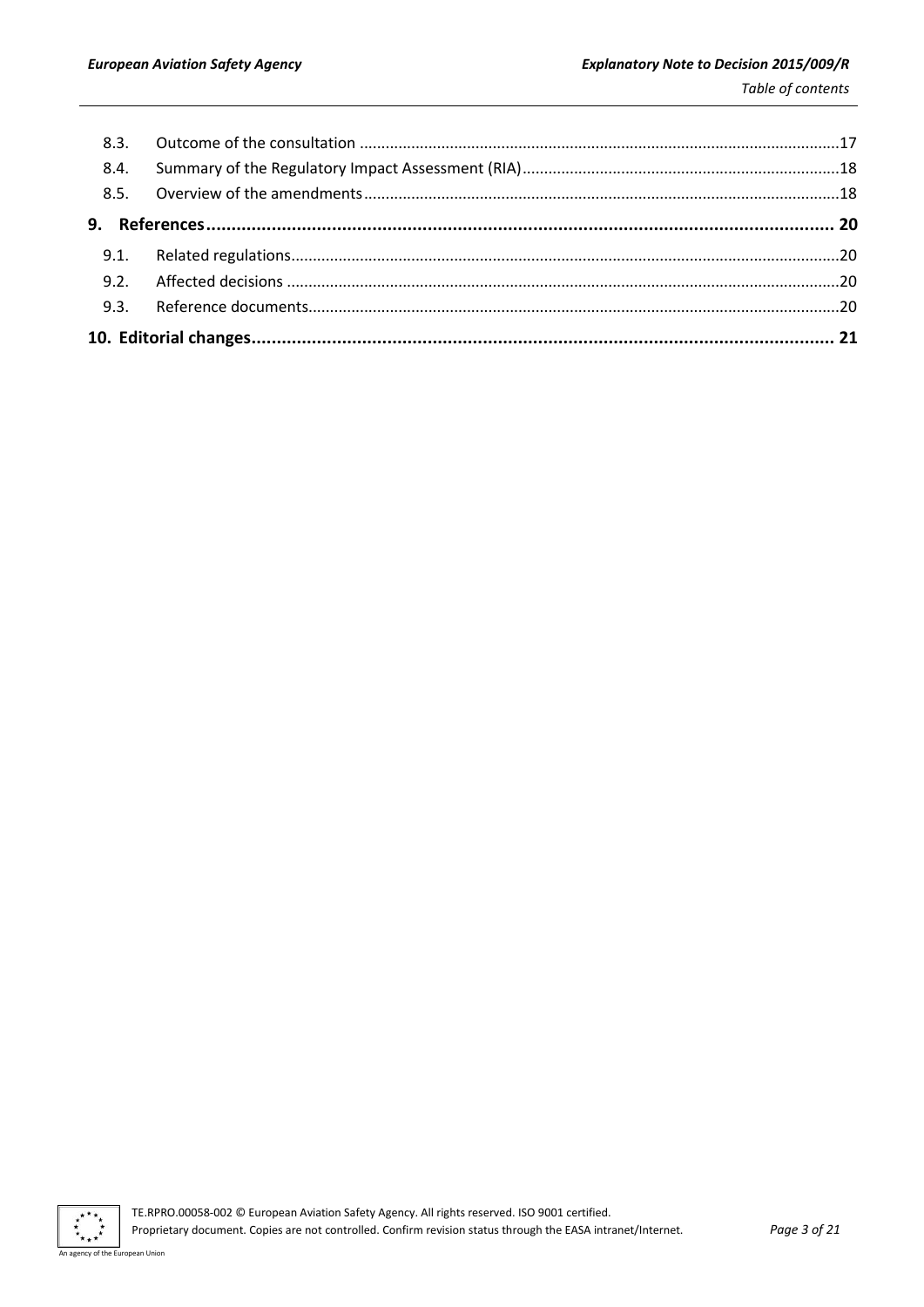# Ice Protection of Turbine Engines

RELATED NPAS/CRDS 2011-04 AND 2012-23 — RMT.0179 (E.009) — 12.3.2015

#### **EXECUTIVE SUMMARY**

This Decision addresses a safety issue related to the operation of CS-E turbine Engines installed on CS-25 large aeroplanes in some environmental conditions that are not, or only partially, addressed in the current CS-E.

The Decision is linked to the European Aviation Safety plan (EASp AER4.2).

The specific objective is to upgrade turbine Engines Certification Specifications for flight in icing conditions (in particular, severe conditions like Supercooled Large Drop (SLD) icing or high altitude ice crystals icing) and certain other weather conditions (i.e. snow) for Engines to be installed on CS-25 large aeroplanes. This upgrade is being made together with a corresponding upgrade of CS-25, and it takes into account the lessons learnt from accidents and incidents to large aeroplanes and turbine Engines, the scientific progresses made in terms of knowledge of weather conditions, as well as the technological developments made to better protect the Engines.

A new icing environment (including Supercooled Large Drop (SLD) icing conditions, mixed-phase and ice crystal icing conditions) is being concurrently introduced in CS-25, along with an upgrade of the specifications for air intake system ice protection; these changes were developed under rulemaking task RMT.0058 (25.058). CS-E 780 has been amended to require the Engine to function satisfactorily throughout the conditions of atmospheric icing, including freezing fog, falling and blowing snow, which are defined in the turbine Engines air intake system ice protection specifications of the Certification Specifications applicable to the aircraft on which the Engine is to be installed.

A clarification has also been made concerning the Engine bleeds and mechanical power offtakes to be considered when showing compliance with the specifications of CS-E 780.

The proposed changes are expected to increase safety for new turbine Engines to be installed on CS-25 large aeroplanes.

|                | <b>Applicability</b>                                                   | Process map                                       |                           |
|----------------|------------------------------------------------------------------------|---------------------------------------------------|---------------------------|
| Affected       | ED Decision 2003/009/RM;                                               | Concept Paper:                                    | No.                       |
| regulations    | CS-E                                                                   | Rulemaking group:                                 | No                        |
| and decisions: |                                                                        | Terms of Reference:                               | 03.11.2008                |
| Affected       | Turbine Engine manufacturers;                                          | RIA type:                                         | Full                      |
| stakeholders:  | large aeroplane manufacturers;<br>operators of those aircraft/Engines. | Technical consultation<br>during NPA drafting:    | No.                       |
| Driver/origin: | Safety.                                                                | Publication date of NPA 2011-04<br>& NPA 2012-23: | 22.03.2011 &<br>6.12.2012 |
| Reference:     | EASp AER4.2.                                                           | Duration of NPAs consultations:<br>Review group:  | 4.5 & 5 months<br>No      |
|                |                                                                        | Focussed consultation:                            | No                        |
|                |                                                                        | Publication date of the Opinion:                  | N/A                       |

of the European Union

TE.RPRO.00058-002 © European Aviation Safety Agency. All rights reserved. ISO9001 Certified.

Proprietary document. Copies are not controlled. Confirm revision status through the EASA intranet/Internet. *Page 4 of 21*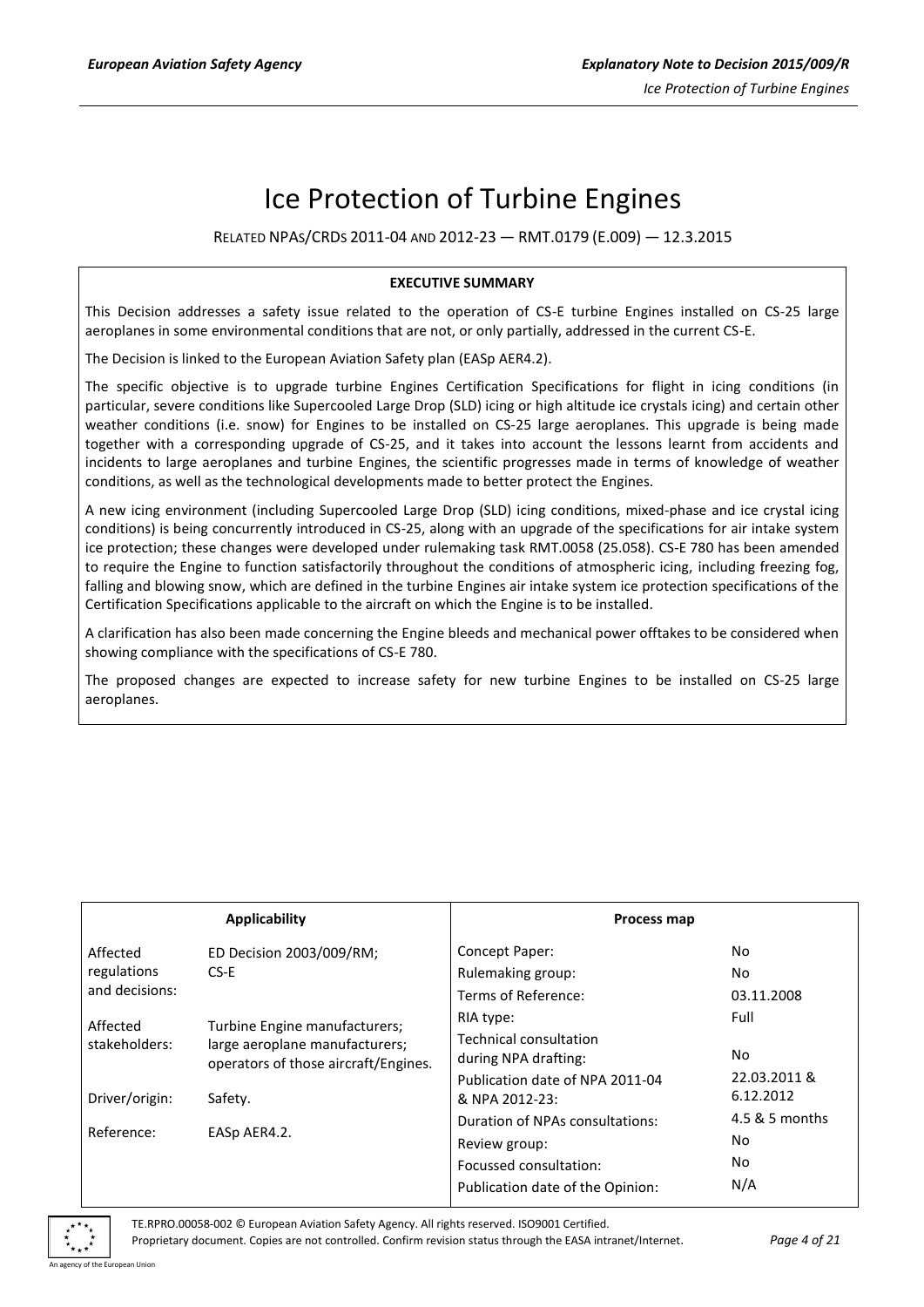# <span id="page-4-0"></span>**Ice Protection of Turbine Engines**

### <span id="page-4-1"></span>**1. Procedural information**

### <span id="page-4-2"></span>**1.1. The rule development procedure**

The European Aviation Safety Agency (hereinafter referred to as the 'Agency') developed this ED Decision in line with Regulation (EC) No 216/2008<sup>1</sup> (hereinafter referred to as the 'Basic Regulation') and the Rulemaking Procedure<sup>2</sup>.

This rulemaking activity is included in the Age[ncy's Rulemaking Programme](https://www.easa.europa.eu/document-library/rulemaking-programmes/revised-2014-2017-rulemaking-programme) under RMT.0179 (E.009). The scope and timescale of the task were defined in the related Terms of Reference (see process map on the title page).

The draft text of this Decision has been developed by the Agency. All interested parties were consulted through NPA 2011-04 and NPA 2012-23<sup>3</sup>. During the consultation of NPA 2011-04, 32 comments and 3 letters/attachments were received from interested parties, including National Aviation Authorities (NAAs), professional organisations and private companies. For NPA 2012-23, 125 comments and 10 letters/attachments were received from interested parties, including NAAs, professional organisations and private companies.

The Agency has reviewed the comments received on the NPA. The comments received and the Agency's responses are presented in the Comment-Response Documents (CRDs) 2011-04 and 2012-  $23^4$ .

The final text of this Decision with the Certification Specifications (CS) and Acceptable Means of Compliance (AMC) has been developed by the Agency.

The process map on the title page summarises the major milestones of this rulemaking activity.

#### <span id="page-4-3"></span>**1.2. Structure of the related documents**

Chapter 1 contains the procedural information related to this task. Chapter 2 explains the core technical content. Chapter 2.4 summarises the findings from the Regulatory Impact Assessment. The text of the CS/AMC is annexed to the ED Decision.

<https://www.easa.europa.eu/document-library/comment-response-documents>



4

<sup>1</sup> 1 Regulation (EC) No 216/2008 of the European Parliament and of the Council of 20 February 2008 on common rules in the field of civil aviation and establishing a European Aviation Safety Agency, and repealing Council Directive 91/670/EEC, Regulation (EC) No 1592/2002 and Directive 2004/36/EC (OJ L 79, 19.3.2008, p. 1.

<sup>2</sup> The Agency is bound to follow a structured rulemaking process as required by Article 52(1) of the Basic Regulation. Such process has been adopted by the Agency's Management Board and is referred to as the 'Rulemaking Procedure'. See Management Board Decision concerning the procedure to be applied by the Agency for the issuing of Opinions, Certification Specifications and Guidance Material (Rulemaking Procedure), EASA MB Decision No 01-2012 of 13 March 2012.

<sup>3</sup> In accordance with Article 52 of the Basic Regulation and Articles 5(3) and 6 of the Rulemaking Procedure.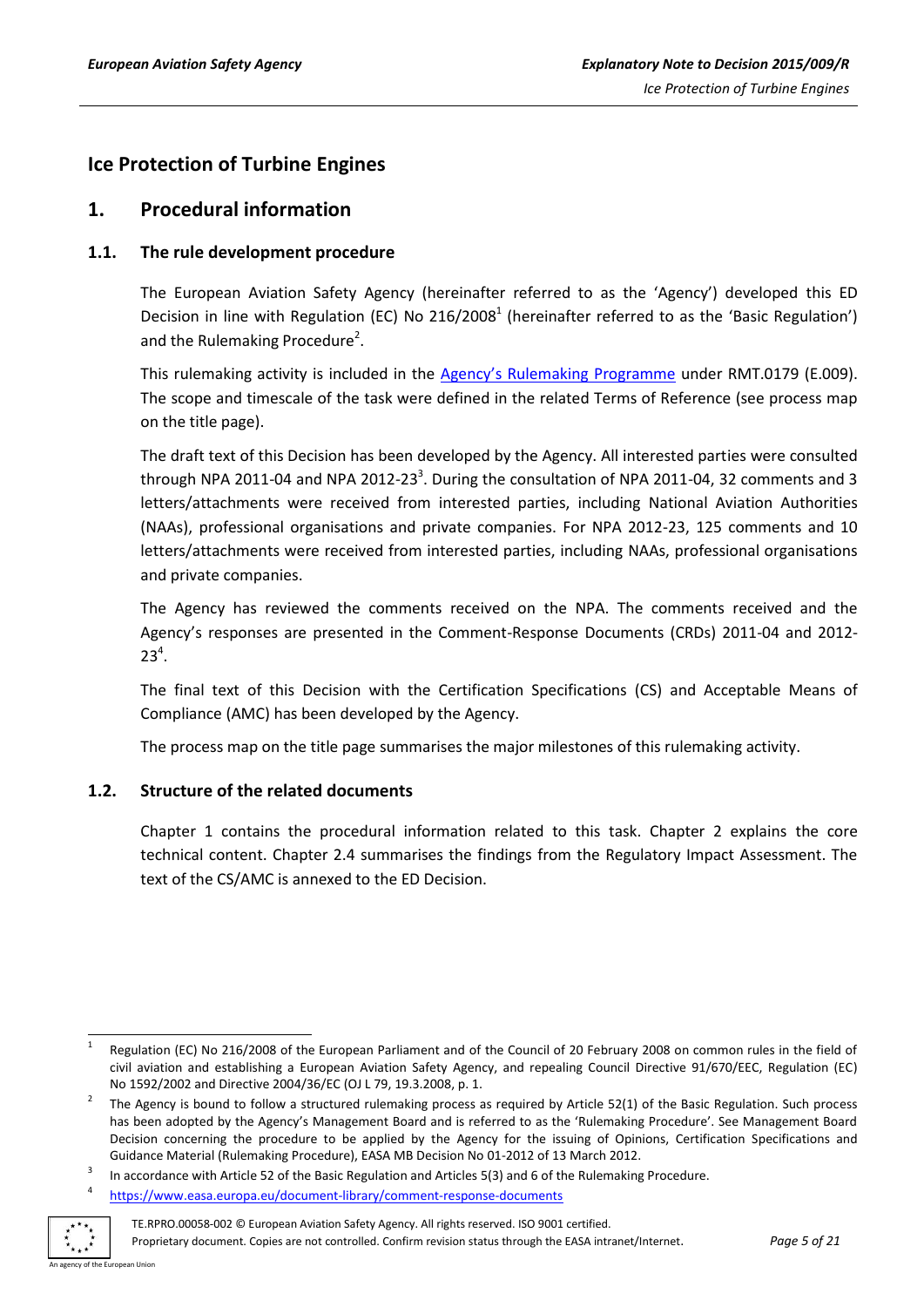# <span id="page-5-0"></span>**2. Explanatory Note**

#### <span id="page-5-1"></span>**2.1. Overview of the issues to be addressed**

It has been evidenced that the icing environment, and some other weather conditions, used for certification of turbine Engines installed on CS-25 large aeroplanes need to be expanded and better considered in order to improve the level of safety when operating in these environmental conditions.

A number of incidents involving turbine Engine power losses or flameouts have been reported when flying through ice crystal and mixed-phase icing conditions. Some of these events resulted in total power loss from Engine flameouts. Although these events happened at high altitude and did not result in a fatal outcome, they are considered as a serious safety threat. This has been confirmed on most recent turbine Engine designs and shows that ice crystals/mixed-phase icing must be better taken into account during certification of turbine Engines.

Service experience of different turbine Engine types has also identified the potential for a multiple Engine failure during take-off after prolonged ground operation in freezing fog.

Service history has also shown that in-flight snow (and mixed-phase) conditions have caused power interruptions on some turbine Engines with inlets that incorporate plenum chambers, reverse flow, or particle separating design features.

#### <span id="page-5-2"></span>**2.2. Objectives**

The overall objectives of the EASA system are defined in Article 2 of the Basic Regulation. This proposal will contribute to the achievement of the overall objectives by addressing the issues outlined in Chapter 2.1. The specific objective of this proposal is, therefore, to introduce in CS-E new environmental conditions (i.e. icing conditions and snow) along with a set of amended or new requirements for the applicant to demonstrate that the turbine Engine will safely operate after encountering any of the defined conditions. Associated with these Certification Specifications, new or revised AMC/GM have also been introduced.

The final goal is to upgrade the safety level of large aeroplanes operating in icing conditions and some other weather conditions (i.e. snow).

#### <span id="page-5-3"></span>**2.3. Outcome of the consultation**

Overall, the comments received were supportive of the proposed amendment of CS-E 780 and AMC E 780, and most of the comments intended to improve the quality and the clarity of the proposed rule and AMC material in consistence with recent industry practices and certification projects experiences. A majority of the comments were positively received by the Agency and used to revise the changed text proposal.

Regarding CS-E 780, it has been clarified that the conditions of icing and snow to be used are the ones provided in the turbine Engines air intake system ice protection specifications (CS 23.1093(b), CS 25.1093(b), CS 27.1093(b), or CS 29.1093(b)) of the CS applicable to the aircraft on which the Engine is to be installed. The paragraph dealing with the ice ingestion has been upgraded to better state the objective and criteria to be met after the ingestion of ice or after stoppage of the ice by the Engine protection device.

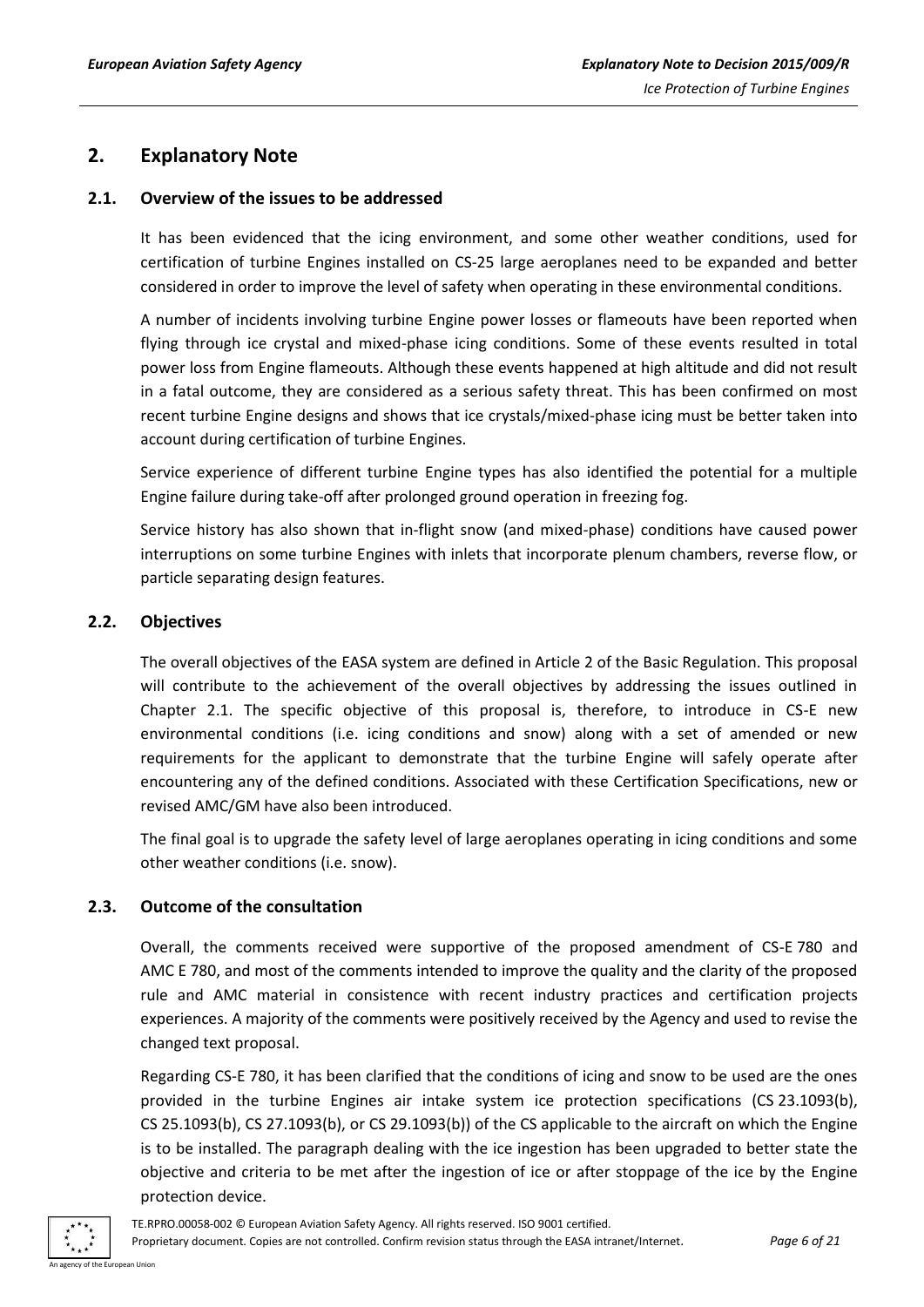The main improvements in AMC E 780 address the following topics: usage of a Critical Point Analysis (CPA) for supercooled liquid water icing conditions, establishment of test points for in-flight operation, establishment of test points for ground operation, background on why the results from the medium bird ingestion test may be used to show compliance to the ice ingestion requirement, Engine air data probes, inadvertent entry into icing conditions or delayed activation of the ice protection system, and instructions for installing and operating the Engine.

Finally, it has been commented that the current state of the art, relative to the understanding of the impact of ice crystal icing conditions on turbine Engines, is not mature, and that there is no test facility available to test a complete large turbine Engine against ice crystal/mixed-phase icing conditions. Some recent events on a brand new Engine design confirmed this statement, and that efforts must be pursued to better protect the Engines. AMC E 780 recognises the existing limitations in terms of means of compliance (i.e. no validated full-scale ground test facility). Until validated full-scale ground test facilities for mixed-phase and ice crystal icing conditions are available, compliance should be based on flight test and/or analysis (supported by Engine/component tests, as necessary). Guidance is provided for conducting comparative analysis between previous designs and the new design.

#### <span id="page-6-0"></span>**2.4. Summary of the Regulatory Impact Assessment (RIA)**

Safety issues: A safety benefit is expected by preventing the occurrences of turbine Engine power losses or flameouts when operating in some icing or snow conditions. New turbine Engines installed on CS-25 aircraft would be demonstrated for safe operation throughout the updated atmospheric icing environment of the aircraft on which they are installed.

Environmental issues: None.

Social issues: None.

Economic issues: The proposed rule total cost of EUR 3.7 million (present value: EUR 3.4 million) is considered to be balanced by the safety and economic benefit gained through the proposed rule.

Although there has not been any catastrophic event caused by the Engines, we consider that the numerous events mentioned above are precursors of a potential fatal event.

In terms of economic benefit, the proposed rule would provide cost savings for operators by preventing aircraft diversions and Engine damages.

#### Proportionality issues: None.

Impact on regulatory harmonisation: The CS-E 780 rule is not fully harmonised with the Federal Aviation Administration (FAA) Final Rule, 4 November 2014 (Federal Register Vol 79, No 213: Docket No FAA-2010-0636, Amendment Nos 33-34). The CS-E 780 rule extends the icing environment of turbine Engines installed on CS-25 aircraft, although the FAA rule would require certification of any turbine Engine, except turboshaft Engines, throughout the new environment.

Moreover, the FAA Final Rule includes detailed criteria for analysis and tests; CS E-780 instead provides objectives, and further guidance and acceptable means of compliance are detailed in the revised AMC E 780.



TE.RPRO.00058-002 © European Aviation Safety Agency. All rights reserved. ISO 9001 certified. Proprietary document. Copies are not controlled. Confirm revision status through the EASA intranet/Internet. *Page 7 of 21*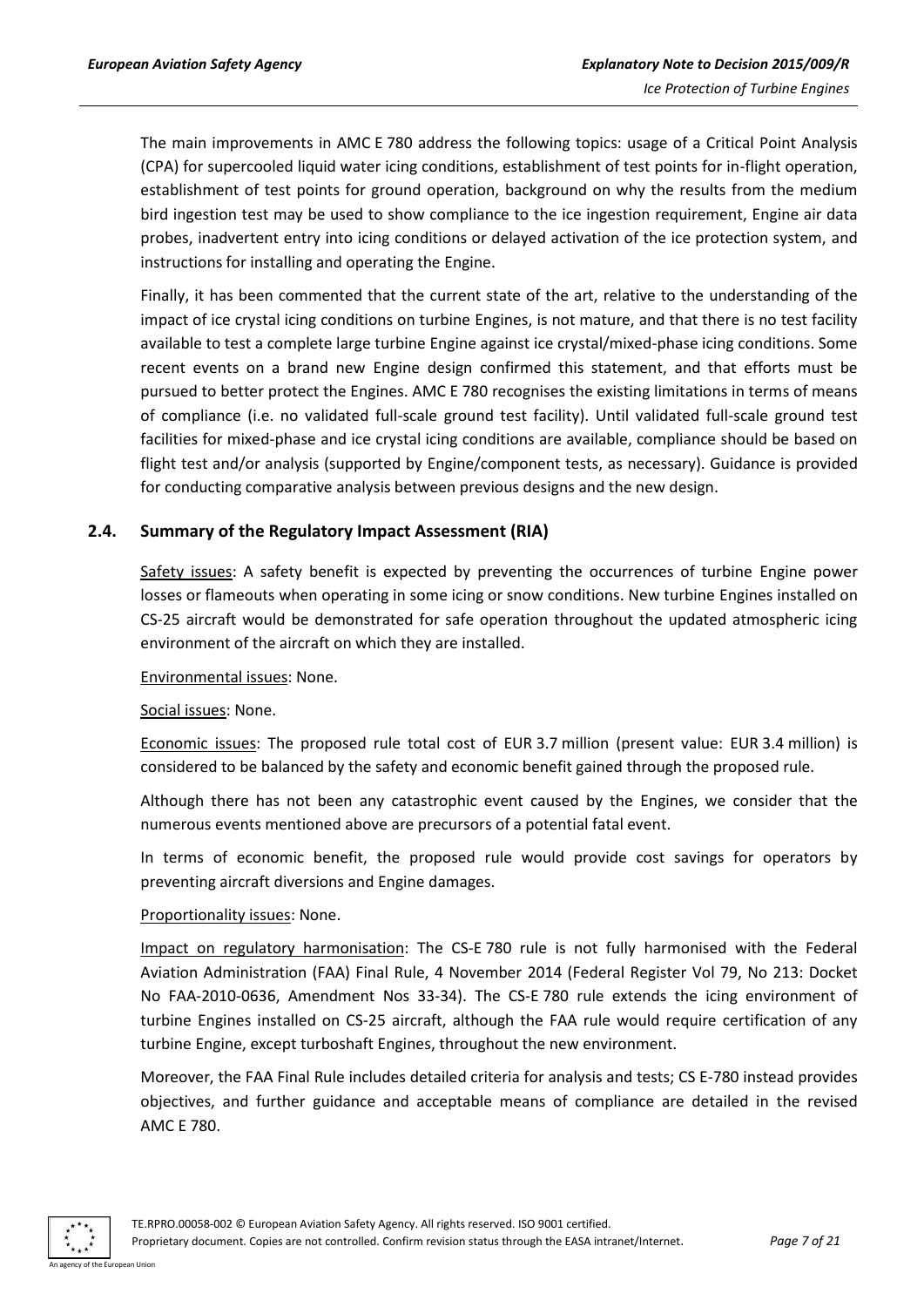#### <span id="page-7-0"></span>**2.5. Overview of the amendments**

CS-E 780 has been amended to take into account the above-mentioned new environmental conditions for installation of turbine Engines on large aeroplanes, through a link with the amended CS 25.1093(b). A new sub-paragraph CS-E 780(f) has been created to require protection of the Engine against the risk of ice ingestion. A clarification is also provided on the Engine bleeds and mechanical power offtakes to be considered when showing compliance with CS-E 780(a).

As Engine testing is not the only purpose of CS-E 780, the title has been changed to read 'Icing Conditions'.

Consequently, AMC E 780 has been fully revised to provide guidance material and acceptable means of compliance adapted to the new CS-E 780 requirements.

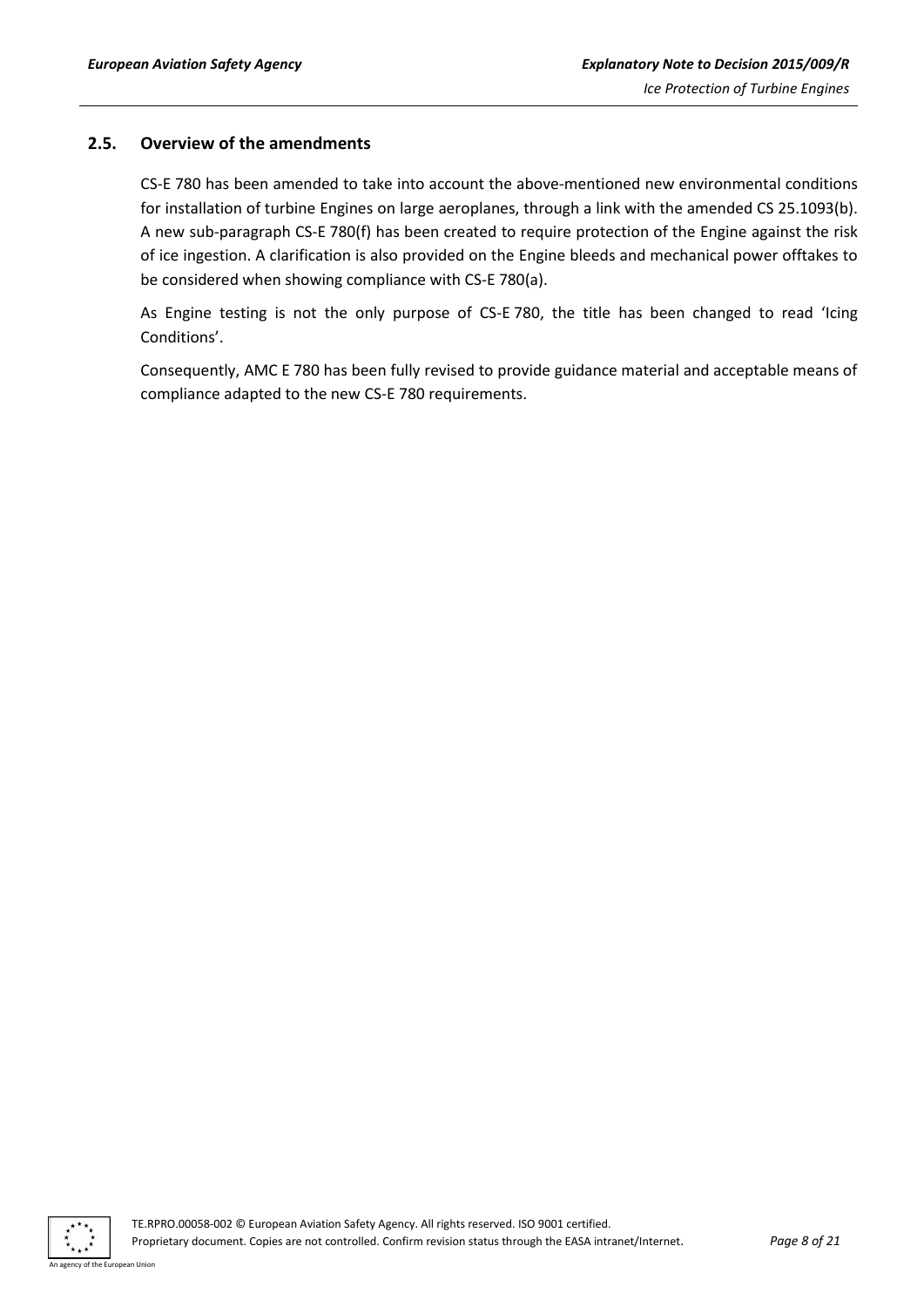## <span id="page-8-0"></span>**3. References**

#### <span id="page-8-1"></span>**3.1. Related regulations**

Commission Regulation (EU) No 965/2012 of 5 October 2012 laying down technical requirements and administrative procedures related to air operations pursuant to Regulation (EC) No 216/2008 of the European Parliament and of the Council (OJ L 296, 25.10.2012, p. 1):

- ANNEX IV (COMMERCIAL AIR TRANSPORT OPERATIONS) [PART-CAT]:
	- CAT.OP.MPA.255 Ice and other contaminants flight procedures;
	- CAT.IDE.A.125 Operations under VFR by day flight and navigational instruments and associated equipment;
	- CAT.IDE.A.130 Operations under IFR or at night flight and navigational instruments and associated equipment; and
	- CAT.IDE.A.165 Additional equipment for operations in icing conditions at night.
- ANNEX VI (NON-COMMERCIAL OPERATION WITH COMPLEX MOTOR-POWERED AIRCRAFT) [PART-NCC]:
	- NCC.OP.190 Ice and other contaminants flight procedure;,
	- NCC.IDE.A.120 Operations under VFR flight and navigational instruments and associated equipment;
	- NCC.IDE.A.125 Operations under IFR flight and navigational instruments and associated equipment; and
	- NCC.IDE.A.150 Additional equipment for operations in icing conditions at night.

#### <span id="page-8-2"></span>**3.2. Affected decisions**

ED Decision 2003/009/RM of 24 October 2003 (CS-E — Initial Issue).

#### <span id="page-8-3"></span>**3.3. Reference documents**

- IPHWG, Task 2 Working Group Report on Supercooled Large Droplet Rulemaking, Revision A, December 2005;
- IPHWG, Task 2 Working Group Report on Supercooled Large Droplet Rulemaking, including Phase IV review, June 2009;
- US Federal Aviation Administration (FAA), Notice of Proposed Rulemaking (NPRM), 29 June 2010 (Federal Register Vol 75, No 124: Docket No FAA-2010-0636; Notice 10-10); and
- US Federal Aviation Administration (FAA), Final rule, 4 November 2014 (Federal Register Vol 79, No 213: Docket No FAA-2010-0636, Amendment Nos 33-34).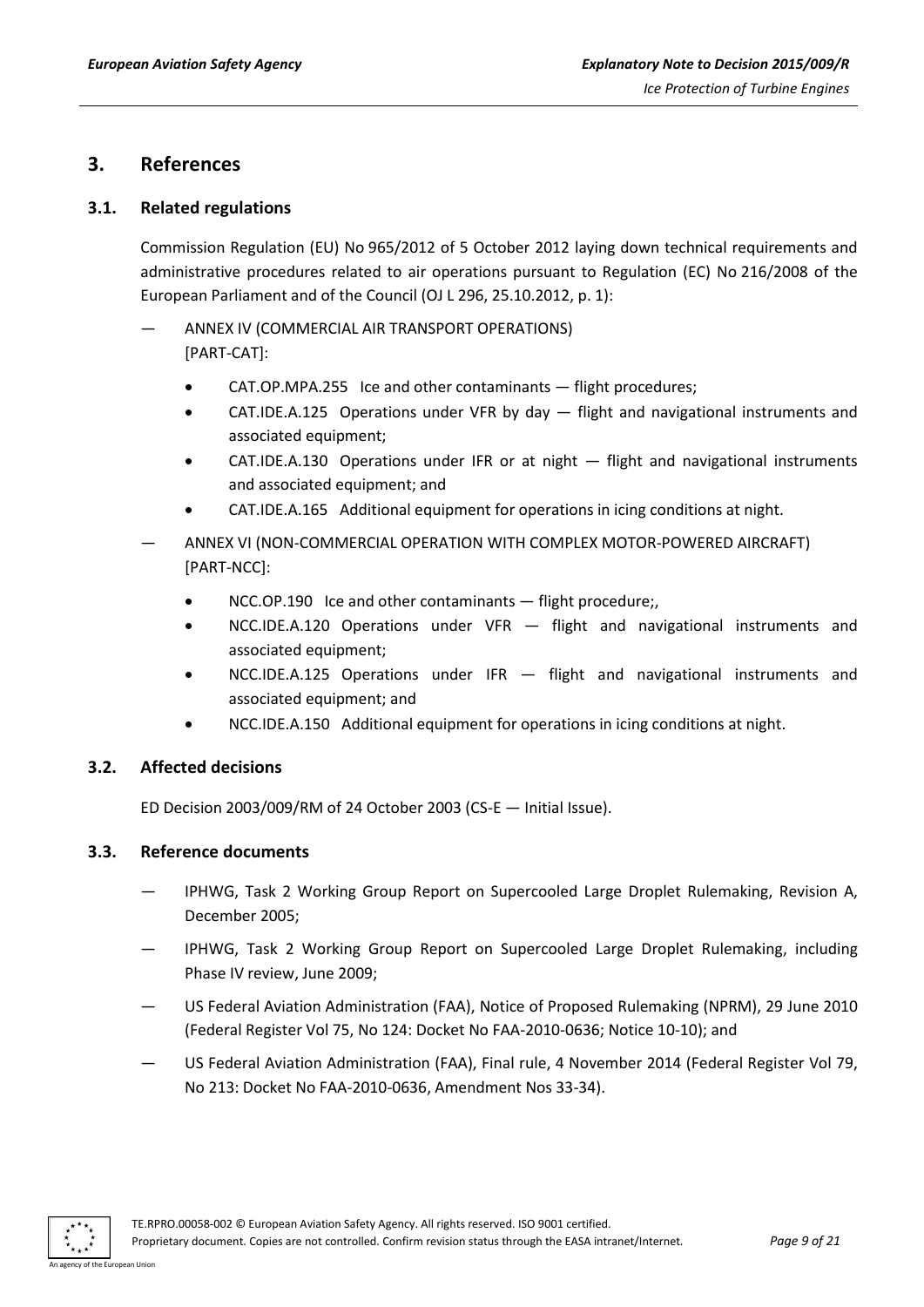# Volcanic Ash

#### RELATED NPA/CRD 2011-17 — RMT.0364 (MDM.089) — 12.3.2015

#### **EXECUTIVE SUMMARY**

RMT.0364 (MDM.089) is an integral part of the EASA overall strategy, which aims at maintaining continued safe flight while minimising disruption of normal flight operations in any future volcanic events.

Regulation (EC) No 216/2008 contains an obligation on manufacturers to provide operators with limitations and other information necessary to ensure that no unsafe condition will occur from exposure to environmental hazards.

The EASA Decision will benefit the industry by providing additional guidance to ensure that this obligation is fully met in respect of volcanic hazards. This Decision creates a new CS-E paragraph and a corresponding AMC to ensure that, if required by an operating rule, the susceptibility of product features to the effects of volcanic cloud hazards is established at type certification, and that limitations and information are made available to the operators.

| Applicability  |                               |                                                | Process map |  |
|----------------|-------------------------------|------------------------------------------------|-------------|--|
| Affected       | ED Decision No 2003/009/RM;   | Concept Paper:                                 | No          |  |
| regulations    | $CS-E$ .                      | Rulemaking group:                              | No          |  |
| and decisions: |                               | Terms of Reference:                            | No          |  |
| Affected       | Turbine Engine manufacturers. | RIA type:                                      | Light       |  |
| stakeholders:  |                               | Technical consultation<br>during NPA drafting: | No          |  |
| Driver/origin: | Safety.                       | Publication date of the NPA:                   | 23.9.2011   |  |
|                | $N/A$ .                       | Duration of NPA consultation:                  | 3 months    |  |
| Reference:     |                               | Review group:                                  | No          |  |
|                |                               | Focussed consultation:                         | No          |  |
|                |                               | Publication date of the Decision:              | 2015/Q1     |  |

TE.RPRO.00058-002 © European Aviation Safety Agency. All rights reserved. ISO 9001 certified.

Proprietary document. Copies are not controlled. Confirm revision status through the EASA intranet/Internet. *Page 10 of 21*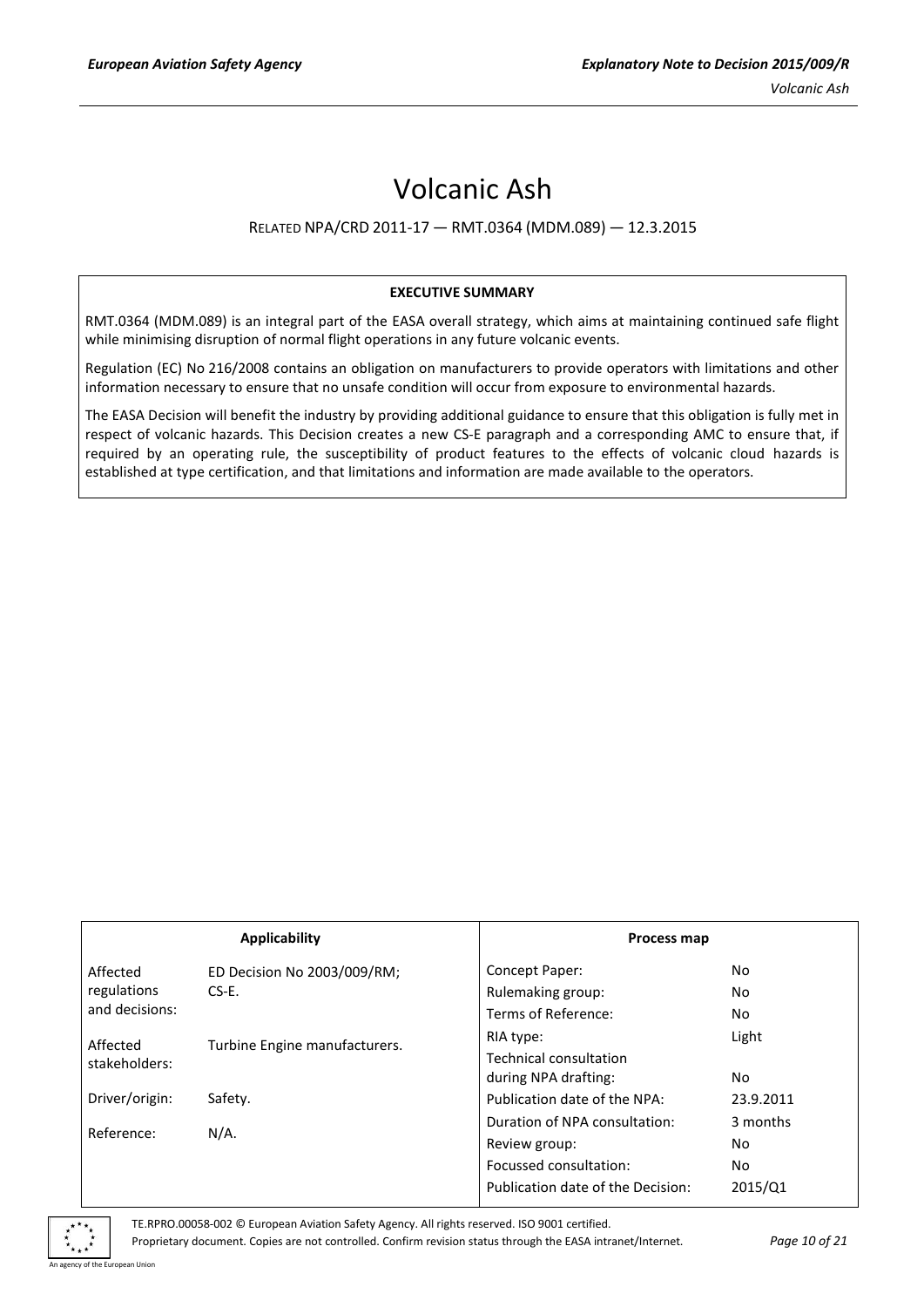# <span id="page-10-0"></span>**Volcanic Ash**

## <span id="page-10-1"></span>**4. Procedural information**

### <span id="page-10-2"></span>**4.1. The rule development procedure**

The European Aviation Safety Agency (hereinafter referred to as the 'Agency') developed ED Decision  $2003M/009/R$  in line with Regulation (EC) No  $216/2008<sup>5</sup>$  (hereinafter referred to as the 'Basic Regulation') and the Rulemaking Procedure<sup>6</sup>.

This rulemaking activity is included in the [Agency's Rulemaking Programme](http://easa.europa.eu/document-library/rulemaking-programmes/revised-2014-2017-rulemaking-programme) under RMT.0364 (MDM.089).

When developing rules, the Agency is bound to follow a structured process as required by Article 52(1) of the Basic Regulation. Such process has been adopted by the Agency's Management Board and is referred to as 'The Rulemaking Procedure'

The proposed rule has taken into account the development of EU and international law (ICAO) as set out in the objectives of Article 2 of the Basic Regulation.

The draft text of this Decision has been developed by the Agency. All interested parties were consulted through NPA 2011-17<sup>7</sup>.

The Agency has reviewed the comments received on this NPA. The comments as well as the Agency's responses were presented in the Comment-Response Document (CRD) 2011-17<sup>8</sup>. Reactions to the CRD have previously been published in the Explanatory Note to Decision 2013/010/R on CS-25 -Amendment  $13^9$ .

The final text of this Decision with the Certification Specifications (CS)/Acceptable Means of Compliance (AMC) has been developed by the Agency.

The process map on the title page summarises the major milestones of this rulemaking activity.

#### <span id="page-10-3"></span>**4.2. Structure of the related documents**

Chapter 4 contains the procedural information related to this task. Chapter 5 explains the core technical content and includes reactions to the CRD. Chapter 5.4 summarises the findings from the Regulatory Impact Assessment. The text of the CS/AMC is annexed to the ED Decision.

<sup>9</sup> <http://easa.europa.eu/system/files/dfu/CS-25%20Amdt%2013%20-%20Explanatory%20Note.pdf>



TE.RPRO.00058-002 © European Aviation Safety Agency. All rights reserved. ISO 9001 certified.

Proprietary document. Copies are not controlled. Confirm revision status through the EASA intranet/Internet. *Page 11 of 21* agency of the European Union

<sup>1</sup> 5 Regulation (EC) No 216/2008 of the European Parliament and of the Council of 20 February 2008 on common rules in the field of civil aviation and establishing a European Aviation Safety Agency, and repealing Council Directive 91/670/EEC, Regulation (EC) No 1592/2002 and Directive 2004/36/EC (OJ L 79, 19.3.2008, p. 1).

<sup>6</sup> The Agency is bound to follow a structured rulemaking process as required by Article 52(1) of the Basic Regulation. Such process has been adopted by the Agency's Management Board and is referred to as the 'Rulemaking Procedure'. See Management Board Decision concerning the procedure to be applied by the Agency for the issuing of Opinions, Certification Specifications and Guidance Material (Rulemaking Procedure), EASA MB Decision No 01-2012 of 13 March 2012.

<sup>7</sup> In accordance with Article 52 of the Basic Regulation and Articles 5(3) and 6 of the Rulemaking Procedure.

<sup>8</sup> <http://easa.europa.eu/document-library/comment-response-documents/crd-2011-17>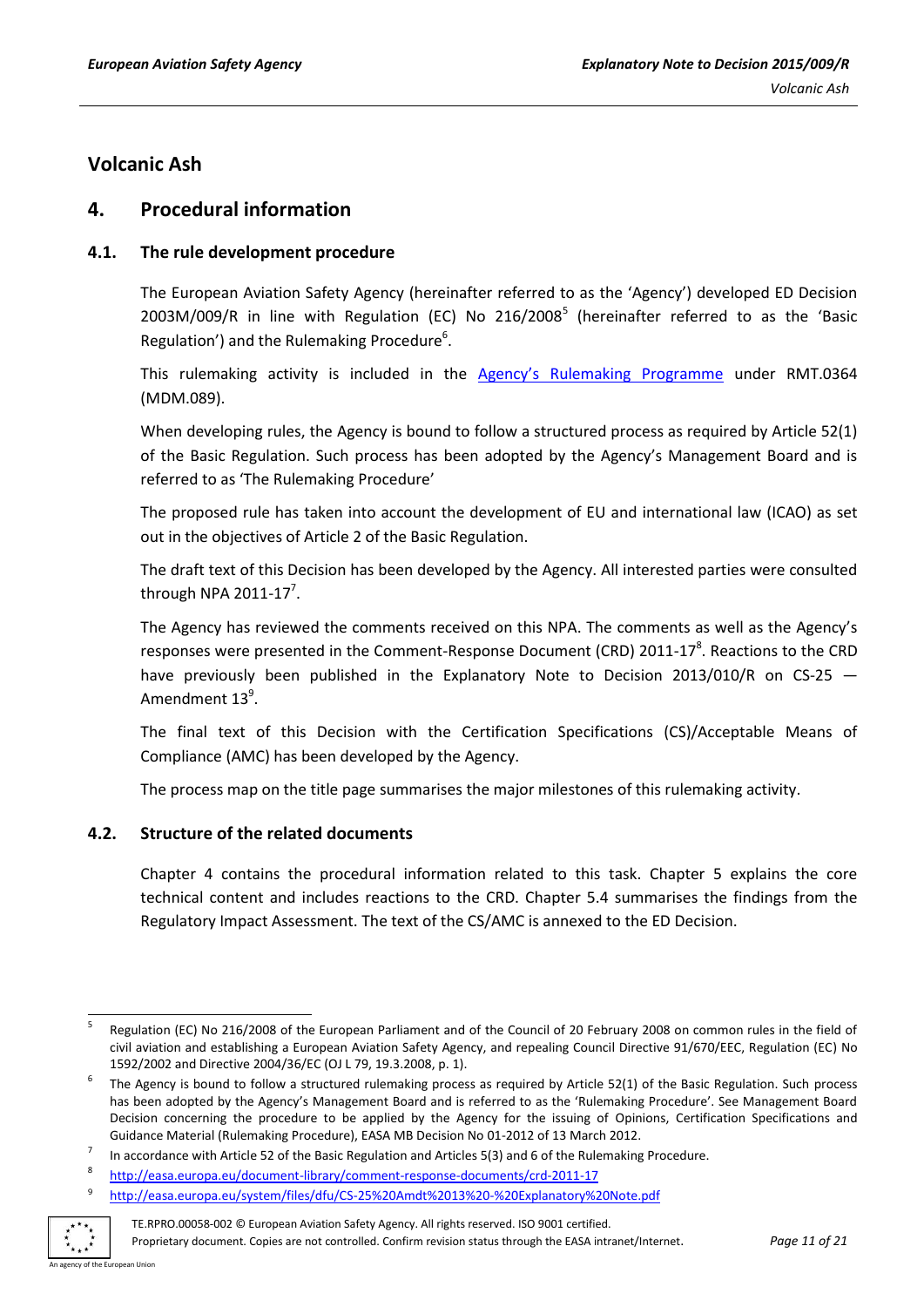# <span id="page-11-0"></span>**5. Explanatory Note**

#### <span id="page-11-1"></span>**5.1. Overview of the issues to be addressed**

A new approach to manage flight operations with known or forecast volcanic cloud contamination of the airspace has been developed by ICAO and published in ICAO Doc 9974 — Flight Safety and Volcanic Ash. Under this approach, the operator is accountable for assessing the risks to flight operations and for determining and implementing appropriate procedures and mitigating measures. Central to this approach is the development of a Safety Risk Assessment (SRA) that is acceptable to the NAA of the State of the Operator. In order to successfully produce such a SRA, it is essential that the operator is provided with, or has access to, specific technical data and information regarding the susceptibility of the aircraft they operate, including its Engines, to volcanic cloud related effects and any precautions that need to be taken into account.

#### <span id="page-11-2"></span>**5.2. Objectives**

The overall objectives of the EASA system are defined in Article 2 of the Basic Regulation. This proposal will contribute to their achievement by clarifying the existing obligation of manufacturers to address environmental hazards, and volcanic clouds in particular. Information provided by the manufacture will strengthen the interface between airworthiness and operations and contribute to the robustness of the SRA process.

The specific objective of this amendment is to create a new Certification Specification (CS-E 1050) and Acceptable Means of Compliance (AMC E 1050) related to volcanic clouds. It aims to clarify the existing obligation of manufacturers to ensure that no unsafe condition will occur from exposure to environmental hazards, by specifically identifying volcanic clouds as a hazard and the need to identify any susceptibility of aircraft features to the effects of volcanic cloud contamination. As part of the type certification for new or changed products, information necessary for safe operation will be made available to operators.

#### <span id="page-11-3"></span>**5.3. Outcome of the consultation**

In response to the related NPA 2011-17, 119 comments were received from 32 commenters. Some of these were constructive and led to changes in the proposals. However, many of the commenters misunderstood the intent of the proposals and its limited applicability. Following publication of the CRD, a dedicated volcanic ash workshop was held in Cologne on 4 December 2012, where further explanation of the proposals was provided. The reaction period for the CRD was also extended until the end of 2012 to allow post-workshop-written reactions to be received.

In response to CRD 2011-17, the Agency received several reactions. These, together with the Agency's responses, have previously been published in the Explanatory Note to Decision 2013/010/R on CS-25  $-$  Amendment  $13^{10}$ .

The main concern raised was the possible delay in providing data to operators during a new volcanic event caused by the lead time necessary to update manuals. The Agency's view is that, in the first instance, data should be communicated directly and in a timely manner to operators to ensure the

 $10$ <sup>10</sup> <http://easa.europa.eu/system/files/dfu/CS-25%20Amdt%2013%20-%20Explanatory%20Note.pdf>



TE.RPRO.00058-002 © European Aviation Safety Agency. All rights reserved. ISO 9001 certified. Proprietary document. Copies are not controlled. Confirm revision status through the EASA intranet/Internet. *Page 12 of 21*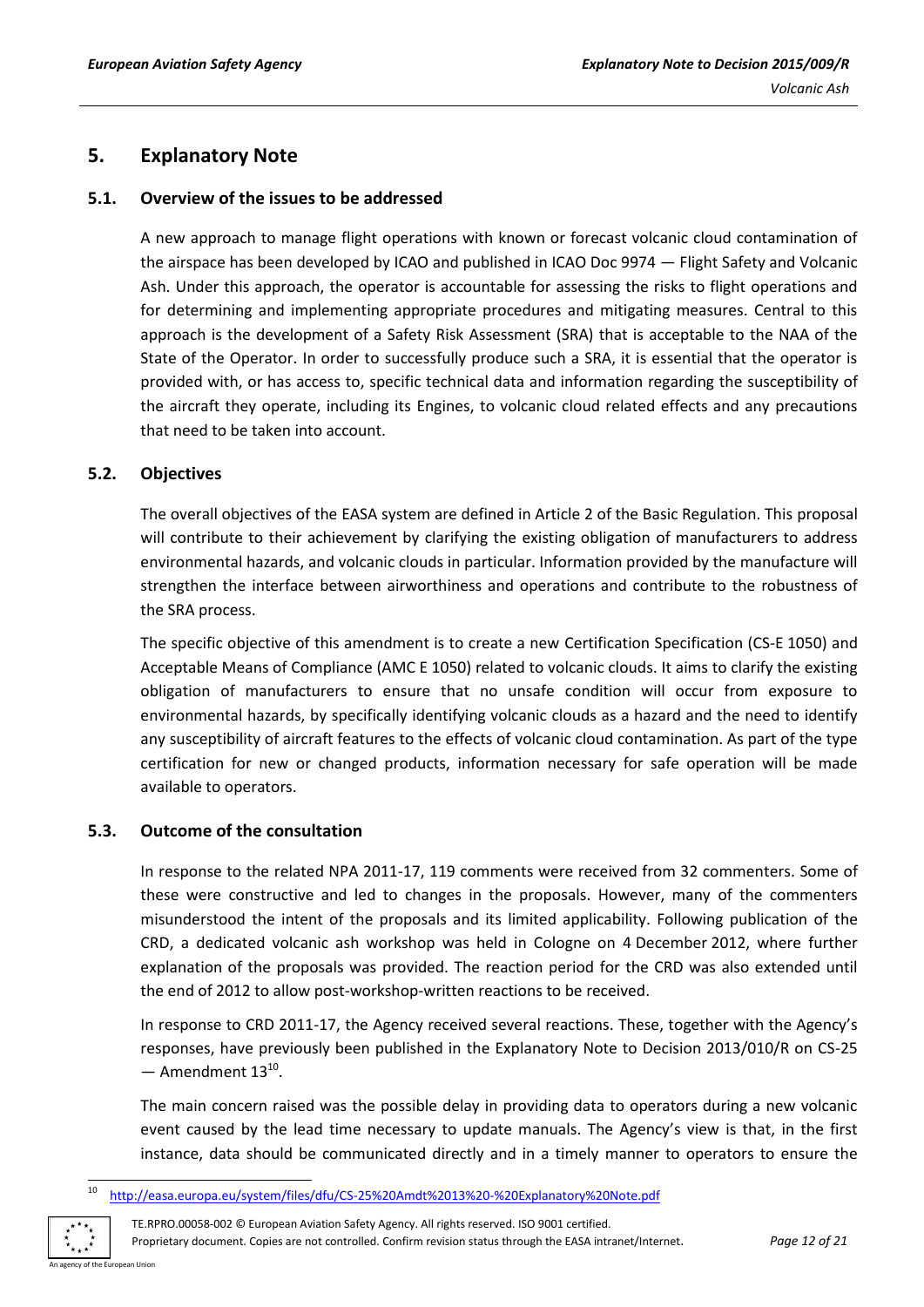safety of operations. It is not the aim of the Agency to interfere with the efficient flow of information, which has been shown to be effective during previous volcanic events. However, to ensure that new information and/or limitations are captured and retained, manuals should subsequently be updated through the normal change procedures in compliance with the obligations of Part-21.

#### <span id="page-12-0"></span>**5.4. Summary of the Regulatory Impact Assessment (RIA)**

Three options have been identified as highlighted below:

| <b>Option No</b> | <b>Description</b>                                                                                                                                                                   |
|------------------|--------------------------------------------------------------------------------------------------------------------------------------------------------------------------------------|
| 0                | Baseline option: No change to CSs - Reliance on voluntary information supplied<br>by manufacturers.                                                                                  |
|                  | Amend CSs to require new or changed products, parts and appliances to be<br>assessed for their susceptibility to volcanic cloud effects, and to provide<br>information to operators. |
| 2                | As 1 but extended to cover all in-service aircraft.                                                                                                                                  |
| 3                | As 1 but limited to 'volcanic ash' only.                                                                                                                                             |

A detailed analysis of the impacts of these options is presented in NPA 2011-17.

The conclusion was that the Agency prefers Option 1: Amend CSs to require new or changed products, parts and appliances to be assessed for their susceptibility to volcanic cloud effects, and to provide information to operators.

The proposed option will ensure that the operators' SRA can be completed using appropriate technical information to be provided by the manufacturers. This will minimise any disruption in flight operations due to volcanic cloud contamination and thereby minimise the costs for industry and inconvenience to the travelling public. The economic burden on the industry will be limited as this option is only applicable to new or changed products, parts and appliances.

#### <span id="page-12-1"></span>**5.5. Overview of the amendments**

Under CS-E 1050, the type certificate, restricted type certificate or supplemental type certificate holder will have to investigate and understand the hazards associated with exposure to the harmful effects of volcanic clouds. Such investigations may be based on a combination of experience, studies, analysis, and/or testing of parts, sub-assemblies or products . Information that can be readily used by operators in preparing their SRAs, including recommendations regarding the actual levels of ash tolerance and any operational precautions that need to be taken, will then have to be prepared and distributed.

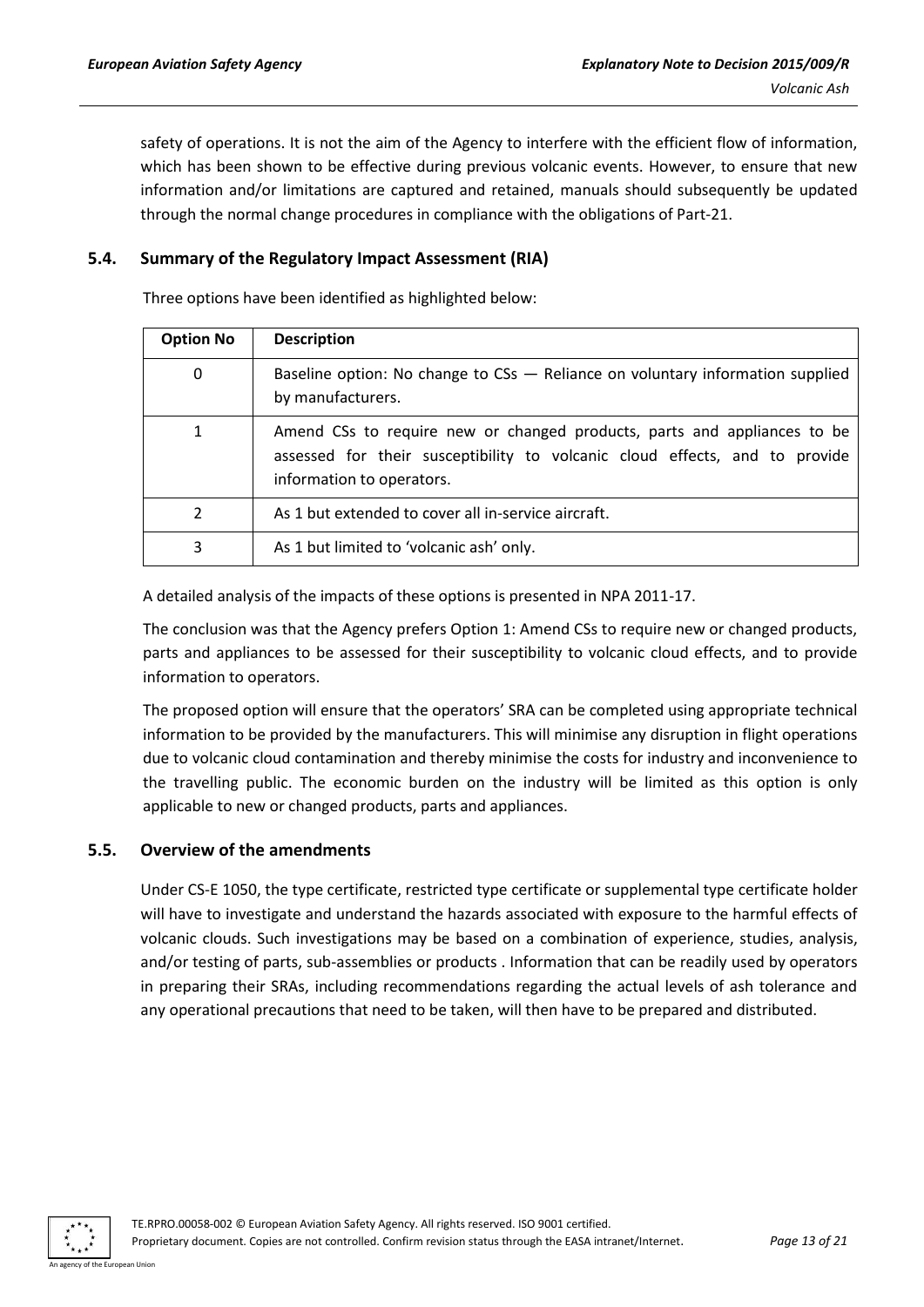# <span id="page-13-0"></span>**6. References**

#### <span id="page-13-1"></span>**6.1. Related regulations**

Non applicable.

#### <span id="page-13-2"></span>**6.2. Affected decisions**

Decision No 2003/009/RM of 24 October 2003.

#### <span id="page-13-3"></span>**6.3. Reference documents**

ICAO Doc 9974 — Flight Safety and Volcanic Ash.

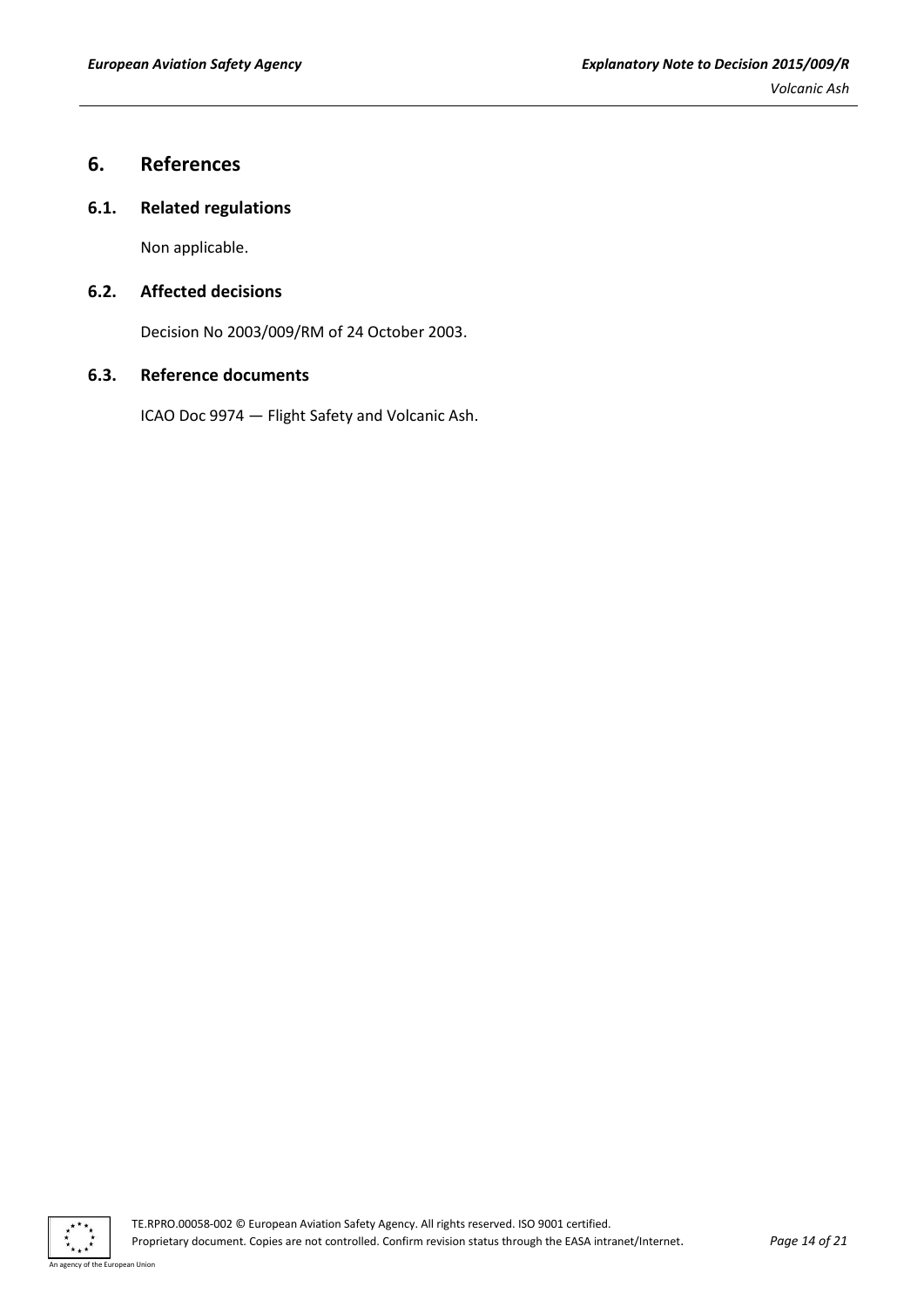# Engine Vibration Surveys

RELATED NPA/CRD 2014-03 — RMT.0176 (E.004) — 12.3.2015

#### **EXECUTIVE SUMMARY**

The Agency's RMT.0176 (E.004) addresses a clarity-of-rules/economic issue related to compliance with CS-E 650 Vibration Surveys.

The specific objective is to clarify CS-E 650 and AMC E 650 on vibration surveys, to reflect current practice and to address practical difficulties related to the demonstration of compliance.

This Decision amends CS-E 650 and AMC E 650 to clarify the intent of the speed range requirement and the extent to which analysis may supplement test. While the scope and intent of the rule remain unchanged, certain prescriptive requirements in the rule have been moved to the AMC. AMC E 650 has been reorganised and expanded. Corresponding links with the other requirements have been updated.

The changes are expected to maintain safety, while reducing regulatory burden and increasing cost-effectiveness.

| Applicability  |                                      |                                                | Process map |  |
|----------------|--------------------------------------|------------------------------------------------|-------------|--|
| Affected       | ED Decision No 2003/09/RM;           | Concept Paper:                                 | No.         |  |
| regulations    | $CS-E$ .                             | Rulemaking group:                              | <b>Yes</b>  |  |
| and decisions: |                                      | Terms of Reference:                            | 22.6.2011   |  |
| Affected       | Turbine Engine manufacturers.        | RIA type:                                      | Light       |  |
| stakeholders:  |                                      | Technical consultation<br>during NPA drafting: | <b>Yes</b>  |  |
| Driver/origin: | Legal obligation (clarity of rules); | Publication date of the NPA:                   | 5.2.2014    |  |
|                | cost-effectiveness.                  | Duration of NPA consultation:                  | 3.5 months  |  |
| Reference:     | $N/A$ .                              | Review group:                                  | No.         |  |
|                |                                      | Focussed consultation:                         | No.         |  |
|                |                                      | Publication date of the Decision:              | 2015/Q1     |  |

TE.RPRO.00058-002 © European Aviation Safety Agency. All rights reserved. ISO9001 Certified.

Proprietary document. Copies are not controlled. Confirm revision status through the EASA intranet/Internet. *Page 15 of 21*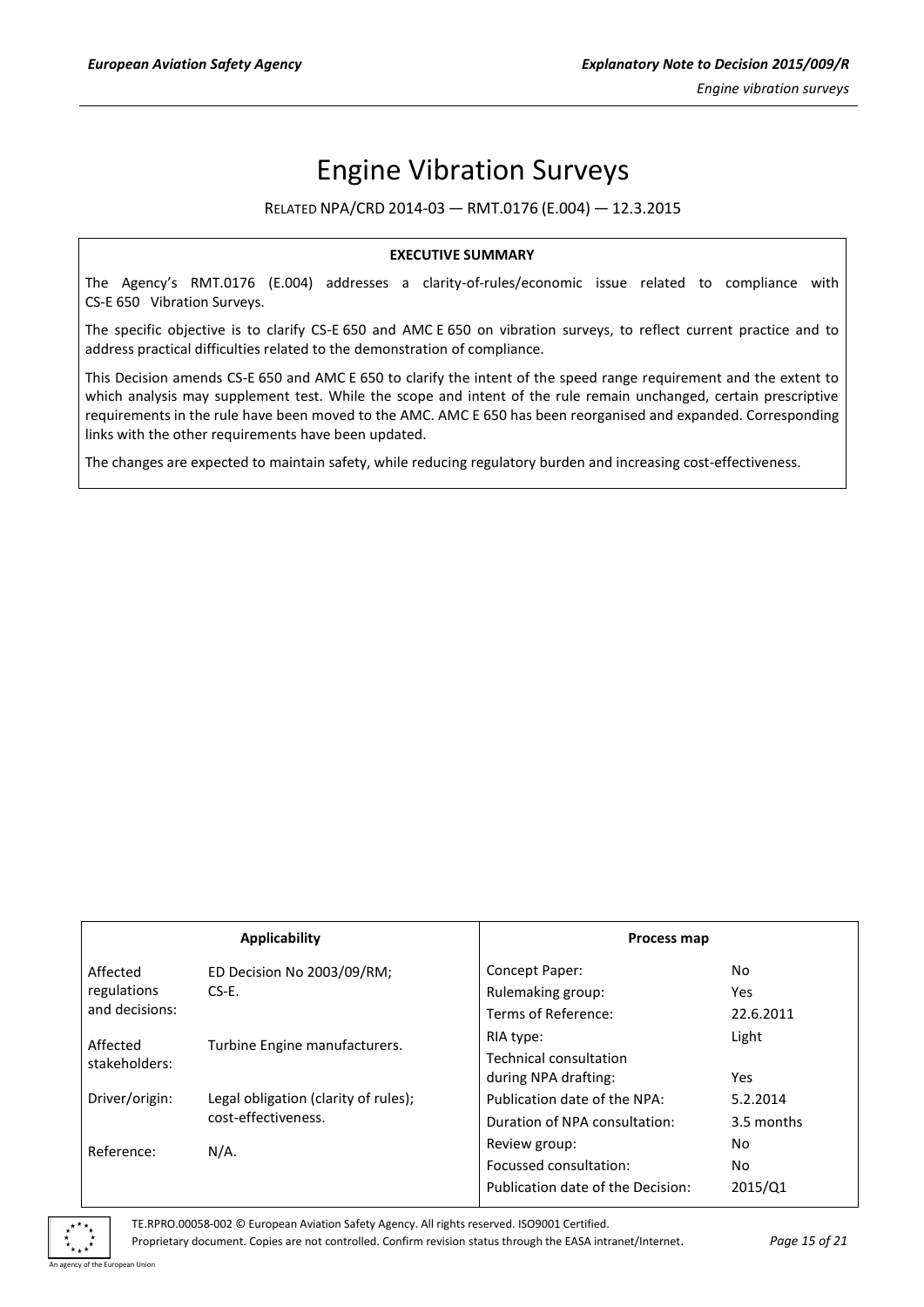# <span id="page-15-0"></span>**Engine Vibration Surveys**

# <span id="page-15-1"></span>**7. Procedural information**

### <span id="page-15-2"></span>**7.1. The rule development procedure**

The European Aviation Safety Agency (hereinafter referred to as the 'Agency') developed this ED Decision in line with Regulation (EC) No 216/2008<sup>11</sup> (hereinafter referred to as the 'Basic Regulation') and the Rulemaking Procedure<sup>12</sup>.

This rulemaking activity is included in the [Agency's Rulemaking Programme](http://easa.europa.eu/document-library/rulemaking-programmes/revised-2014-2017-rulemaking-programme) under RMT.0176 (E.004). The scope and timescale of the task were defined in the related Terms of Reference (see process map on the title page).

The draft text of this Decision has been developed by the Agency based on the input of the stakeholders-led drafting group for RMT.0176 (E.004) — 'Engine Vibration'. All interested parties were consulted through NPA 2014-03 $^{13}$ . 35 comments were received from interested parties, including industry and National Aviation Authorities (NAAs).

The Agency has reviewed the comments received on the NPA with the support of the stakeholders-led drafting group RMT.0176 (E.004). The comments received and the Agency's responses are presented in the Comment-Response Document (CRD) 2014-03 which will be published together with the Decision.

The final text of this Decision with the Certification Specifications (CS)/Acceptable Means of Compliance (AMC) has been developed by the Agency.

The process map on the title page summarises the major milestones of this rulemaking activity.

#### <span id="page-15-3"></span>**7.2. Structure of the related documents**

Chapter 7 contains the procedural information related to this task. Chapter 8 explains the core technical content. Chapter 8.4 summarises the findings from the Regulatory Impact Assessment (RIA). The text of the CS/AMC is annexed to the ED Decision.

<sup>&</sup>lt;sup>13</sup> In accordance with Article 52 of the Basic Regulation and Articles 5(3) and 6 of the Rulemaking Procedure.



 $11$ Regulation (EC) No 216/2008 of the European Parliament and of the Council of 20 February 2008 on common rules in the field of civil aviation and establishing a European Aviation Safety Agency, and repealing Council Directive 91/670/EEC, Regulation (EC) No 1592/2002 and Directive 2004/36/EC (OJ L 79, 19.3.2008, p. 1).

 $12$  The Agency is bound to follow a structured rulemaking process as required by Article 52(1) of the Basic Regulation. Such process has been adopted by the Agency's Management Board and is referred to as the 'Rulemaking Procedure'. See Management Board Decision concerning the procedure to be applied by the Agency for the issuing of Opinions, Certification Specifications and Guidance Material (Rulemaking Procedure), EASA MB Decision No 01-2012 of 13 March 2012.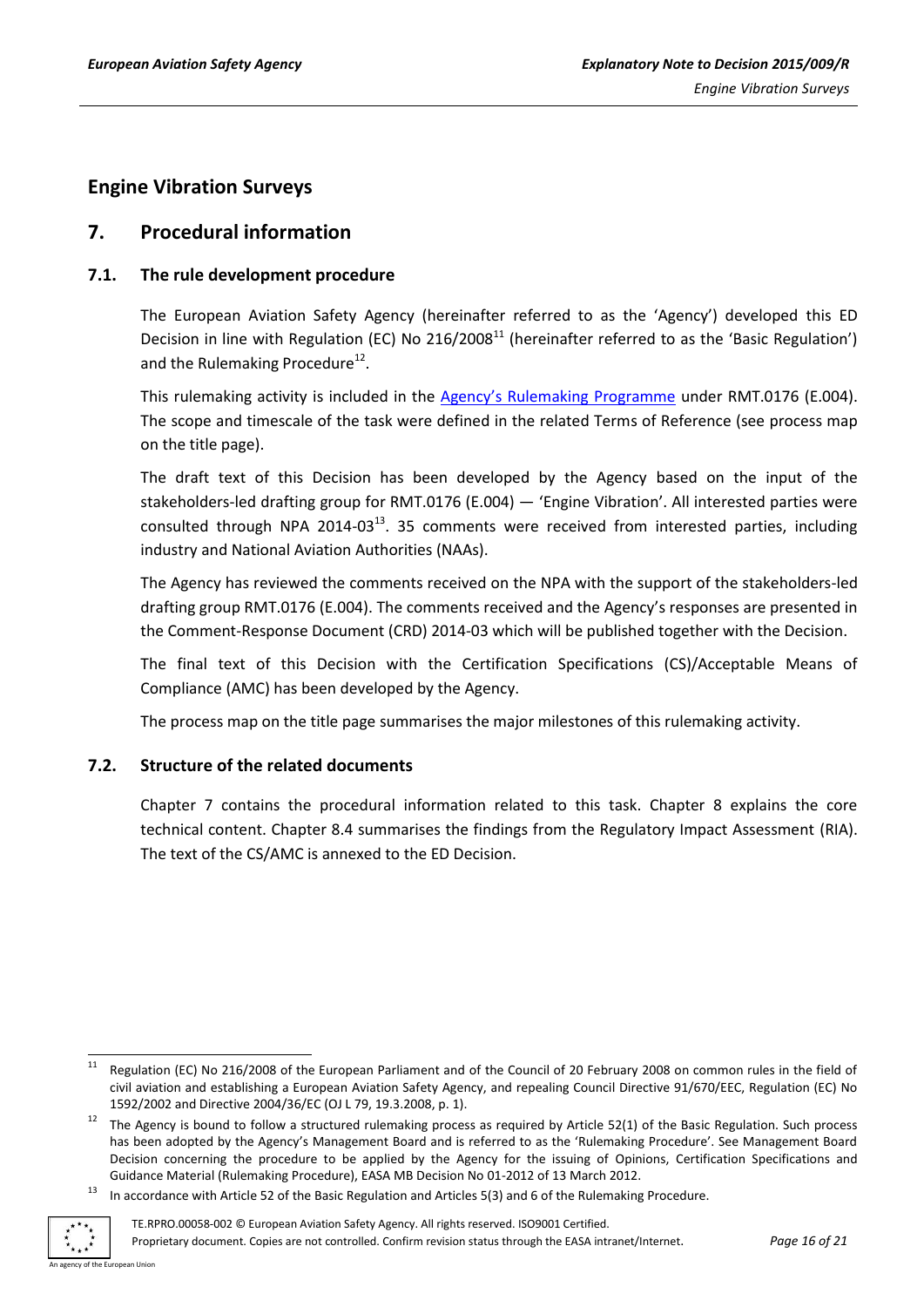### <span id="page-16-0"></span>**8. Explanatory Note**

#### <span id="page-16-1"></span>**8.1. Overview of the issues to be addressed**

There are practical difficulties related to compliance with CS-E 650. In accordance with AMC E 650, 'survey' has generally been interpreted to mean a full Engine test. Recent certification experience shows that the speed range defined for the surveys may not be achievable during test cell testing without modifying the test Engine to an extent that makes it unrepresentative of the type design configuration. Furthermore, the gas turbine industry has been heavily investing in developing analytical methods with the objective of being able to accurately predict vibratory characteristics over a wide range of conditions. Clarification is needed on the intent of the speed range requirement and on the extent to which analysis may supplement test.

There is, therefore, a need to further clarify both CS-E 650 and AMC E 650 Vibration Surveys and to reflect current practice.

This proposal maintains the current level of safety and brings potential, but not easily quantifiable, economic benefit.

#### <span id="page-16-2"></span>**8.2. Objectives**

The overall objectives of the EASA system are defined in Article 2 of the Basic Regulation.

The specific objective of this proposal is to clarify CS-E 650 Vibration Surveys and the corresponding guidance in AMC E 650 to address practical difficulties related to showing of compliance.

#### <span id="page-16-3"></span>**8.3. Outcome of the consultation**

There were 35 comments received from a total of 10 commenters. 5 commenters only noted the issuance of the NPA and 2 commenters expressed support for the proposed amendments. FAA has submitted the majority of the comments. Comments have been responded to in CRD 2014-03.

Highlights of the changes made by the Agency, compared to the text proposed through NPA 2014-03, are the following:

- minor wording change to CS-E 650(f) and wording clarifications on CS-E 740(g)(1);
- AMC E 650 paragraph (1) 'Module' definition was has been updated;
- AMC E 650 paragraph (8)(a) was modified to clarify the circumstances for acceptability of the flutter presence;
- AMC E 650 paragraph (14)(a) was modified to clarify the 'similarity' concept;
- AMC E 650 paragraph (14)(b)(i) was modified in various places to better define typical design characteristics and operating conditions which may constitute the domain of applicability of the validated analysis;
- AMC E 650 paragraph (14)(b)(ii) was modified in various places to better define the concept of 'similarity' and to clarify the examples where validated analysis may be used; and
- AMC E 740 paragraph (g)(1) reference to AMC E 650 was updated.

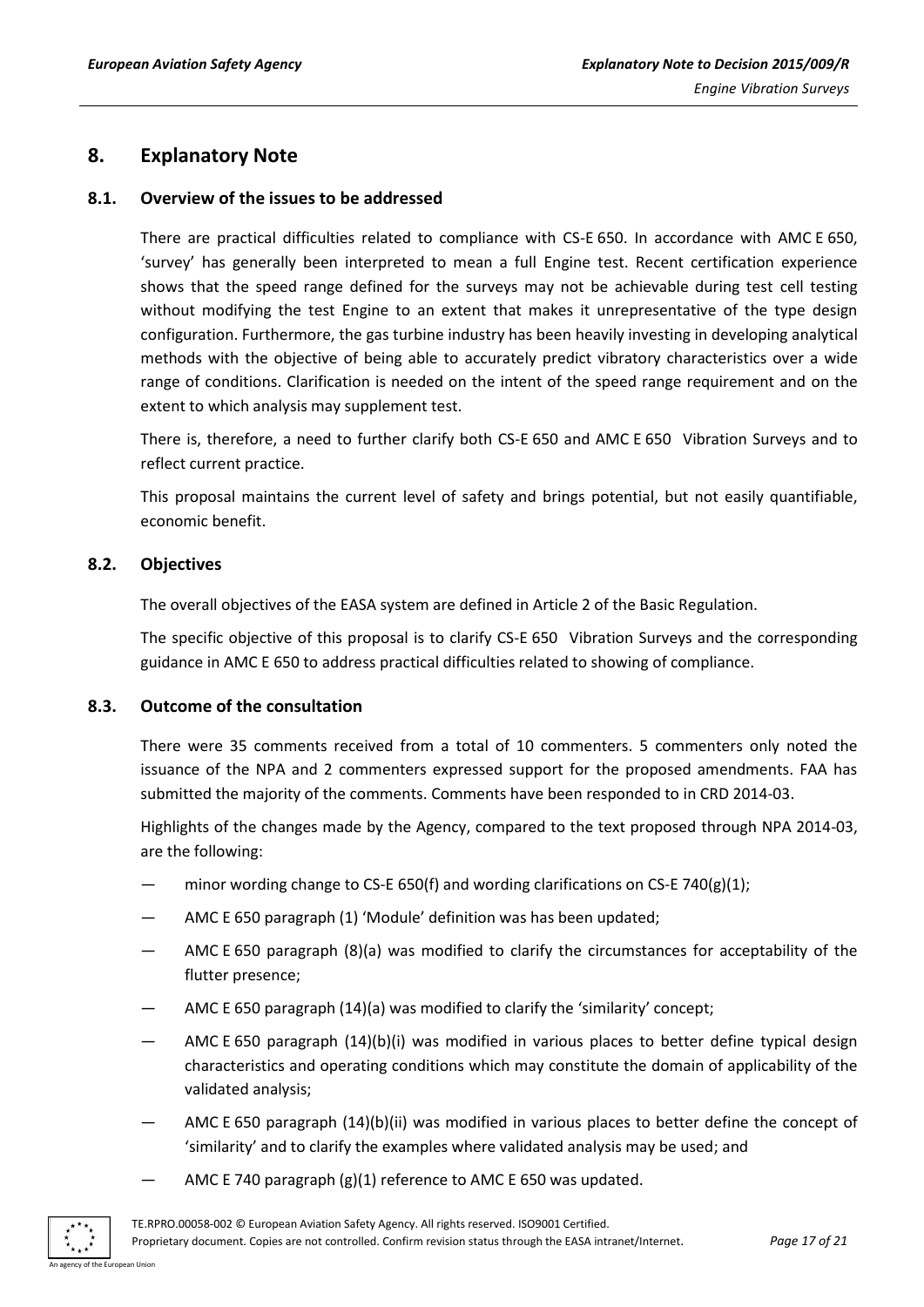#### <span id="page-17-0"></span>**8.4. Summary of the Regulatory Impact Assessment (RIA)**

Only one option (Option 1) was considered (aside from the zero or Baseline Option of no change to the rule or AMC). This option was to clarify the rule and provide guidance on the use of analysis to supplement Engine or rig testing.

The main impact of Option 1 was judged to be economic. There is no safety impact, and no significant social or environmental impact.

Option 1 could be seen as introducing disharmonisation with the FAA vibration rule, FAR 33.83. It is believed, however, that the effect is minimal due to the fact that the proposal merely standardises what has become accepted certification practice, whereas the scope and intent of the rule remain unchanged.

Since Option 1 does not introduce any new requirements, rather some needed flexibility with regard to compliance, no other negative impact is foreseen.

For the industry, it is anticipated that the cost of compliance with CS-E 650 could be reduced by as much as 30–50 %, if analysis is used to supplement Engine testing. Furthermore, the clarification of the rule and the provision of a standardised approach to the allowable use of analysis are expected to reduce the administrative burden.

#### <span id="page-17-1"></span>**8.5. Overview of the amendments**

CS-E 650 and AMC E 650 have been amended in order to both clarify and reflect current certification practice. Certain prescriptive requirements in the rule have been moved to the AMC, but the scope and intent of the rule have not been changed. AMC E 650 has been reorganised and expanded.

CS-E 740 has been amended to clarify the link with CS-E 650. References to CS-E 650 have also been updated. AMC E 740 has been updated with the revised references to AMC E 650.

NPA 2014-03 provides a further description of the amendments originally proposed by the Agency. Two of the main points described in the NPA 2014-03 are summarised as follows:

#### Corrected speed

The highest values of corrected speed occur at altitude. Reproducing these Engine operating conditions at altitude, in sea level test conditions, requires elevated physical speeds. In general, this is achievable for compressors, but may be impractical for other assemblies or components. Nevertheless, a literal reading of the current rule is apt to lead to the conclusion that a sea level test requires shaft speeds in excess of what is practically achievable.

For some gas turbine components, there are more appropriate ways of meeting the rule's objective of avoiding flutter and other damaging aeromechanical phenomena.

Therefore, the prescriptive corrected speed requirement has been moved to the AMC. Correspondingly, more prominence is given within the rule to the objective requirement of  $CS-E 650(c)(2)$ . The value of the corrected speed concept in the context of the vibration rule is not diminished, however the proposal restores the clarity of how to apply the concept of corrected speed.



TE.RPRO.00058-002 © European Aviation Safety Agency. All rights reserved. ISO9001 Certified.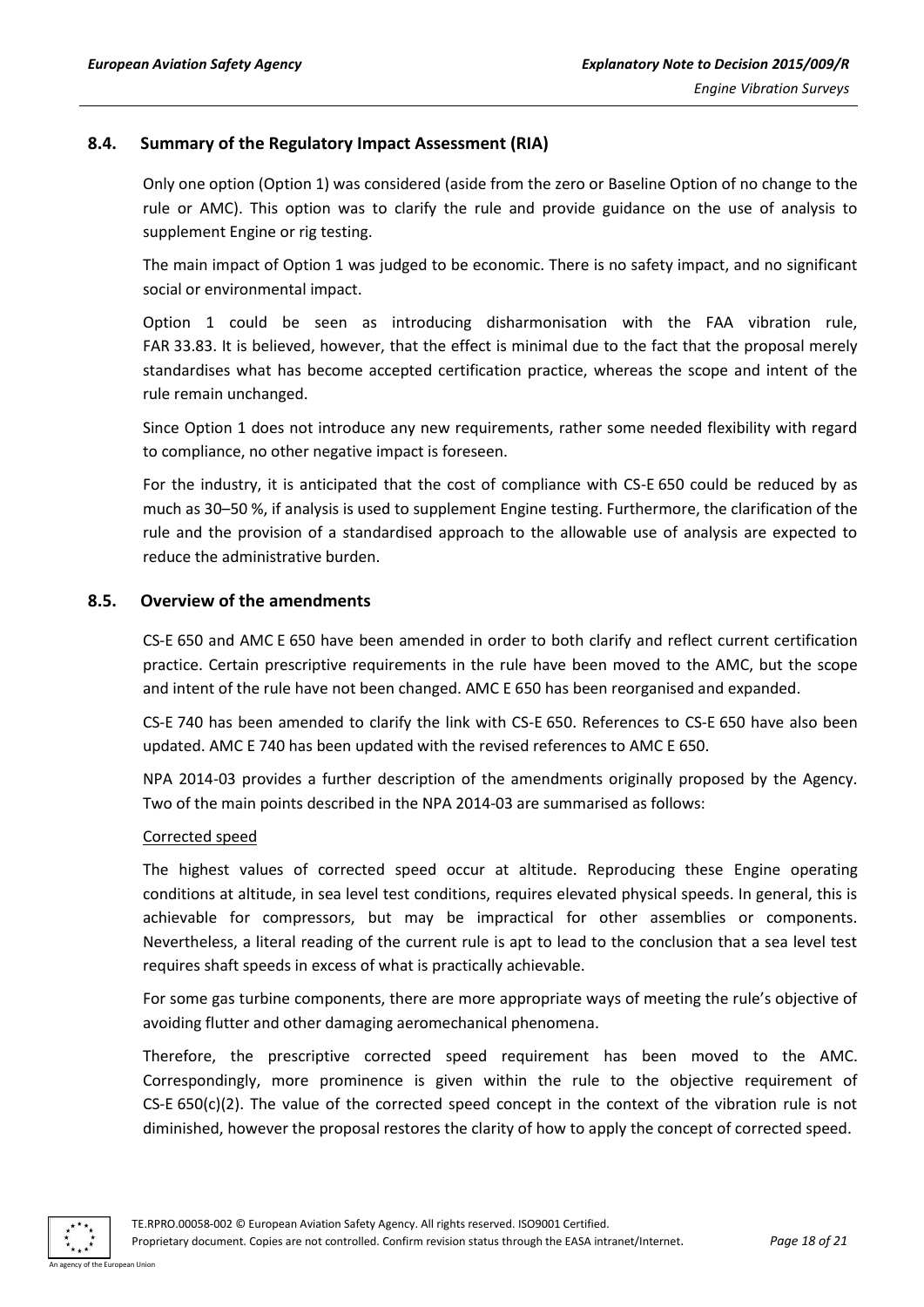#### Validated analysis

The revision to the rule introduces the possibility of validated analysis as a means to extend the applicability of existing results from a so-called 'baseline test'. Fundamentally, the proposed rule still requires compliance by test. It has always been the case, though, that the complementary concepts of baseline test plus validated analysis may be accepted as equivalent to a new test. The more the configuration for which approval is sought differs from the configuration in the baseline test, the greater the dependence on analysis. The difficulty lies in deciding how much reliance may be placed on analysis, and this has been, and will always be, a matter requiring some judgment. For the vibration rule, it seems that such judgment is particularly difficult and may have resulted in a lack of standardisation in the past. This AMC sets some boundaries to support this process.

The new AMC also introduces the possibility of alternative ways to demonstrate the margins inherent in the requirement to test beyond 100 % speed.

Following the comments received, the Agency modified the text as described in 8.3. Additionally, some editorial changes have been made. The final text is provided in a separate Annex to this Decision.

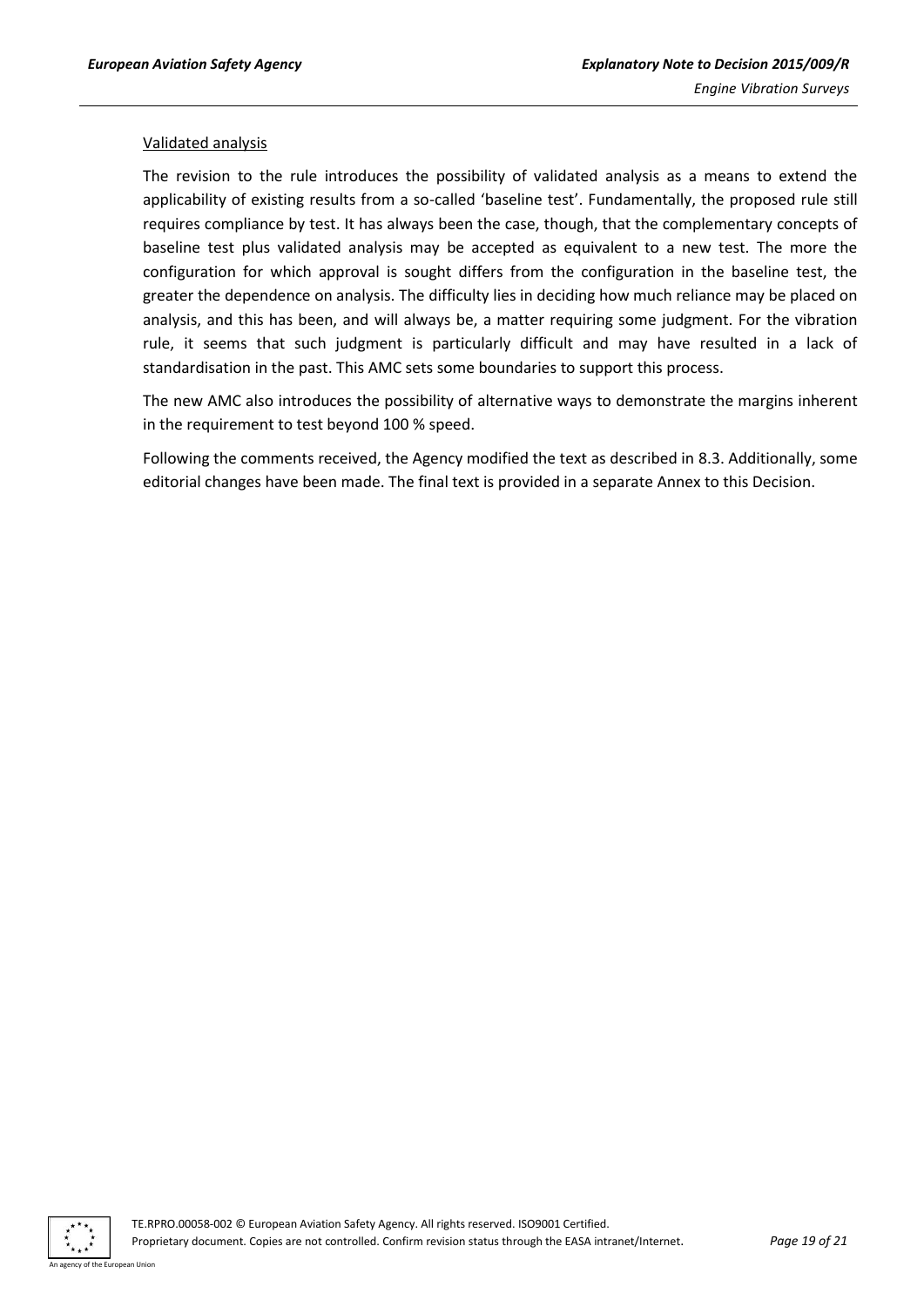# <span id="page-19-0"></span>**9. References**

Non applicable.

### <span id="page-19-1"></span>**9.1. Related regulations**

Non applicable.

### <span id="page-19-2"></span>**9.2. Affected decisions**

Decision No 2003/009/RM of 24 October 2003.

#### <span id="page-19-3"></span>**9.3. Reference documents**

Non applicable.